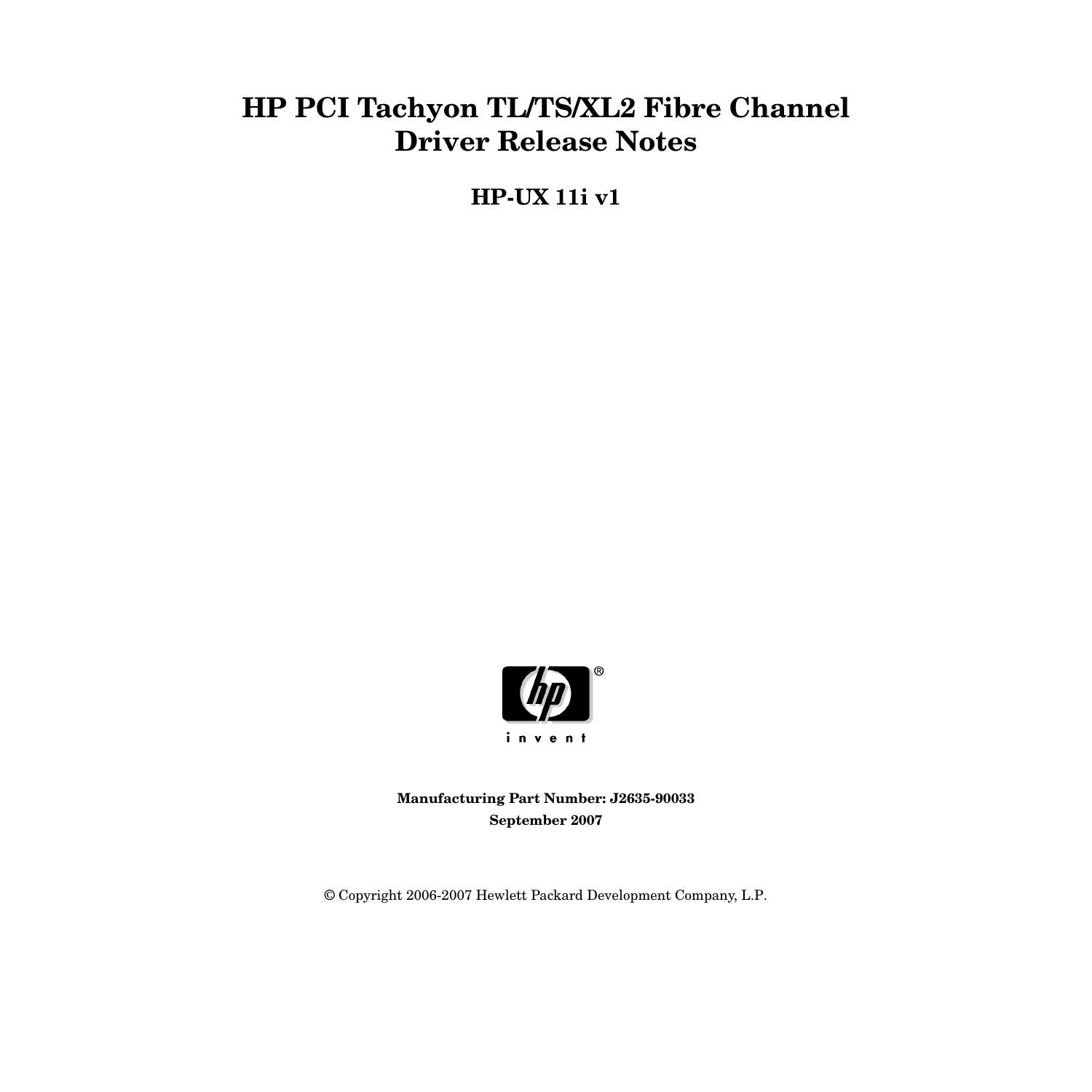## **Legal Notices**

Copyright 2006-2007 Hewlett-Packard Development Company, L.P.

Confidential computer software. Valid license from HP required for possession, use or copying. Consistent with FAR 12.211 and 12.212, Commercial Computer Software, Computer Software Documentation, and Technical Data for Commercial Items are licensed to the U.S. Government under vendor's standard commercial license.

The information contained herein is subject to change without notice. The only warranties for HP products and services are set forth in the express warranty statements accompanying such products and services. Nothing herein should be construed as constituting an additional warranty. HP shall not be liable for technical or editorial errors or omissions contained herein.

UNIX is a registered trademark of The Open Group.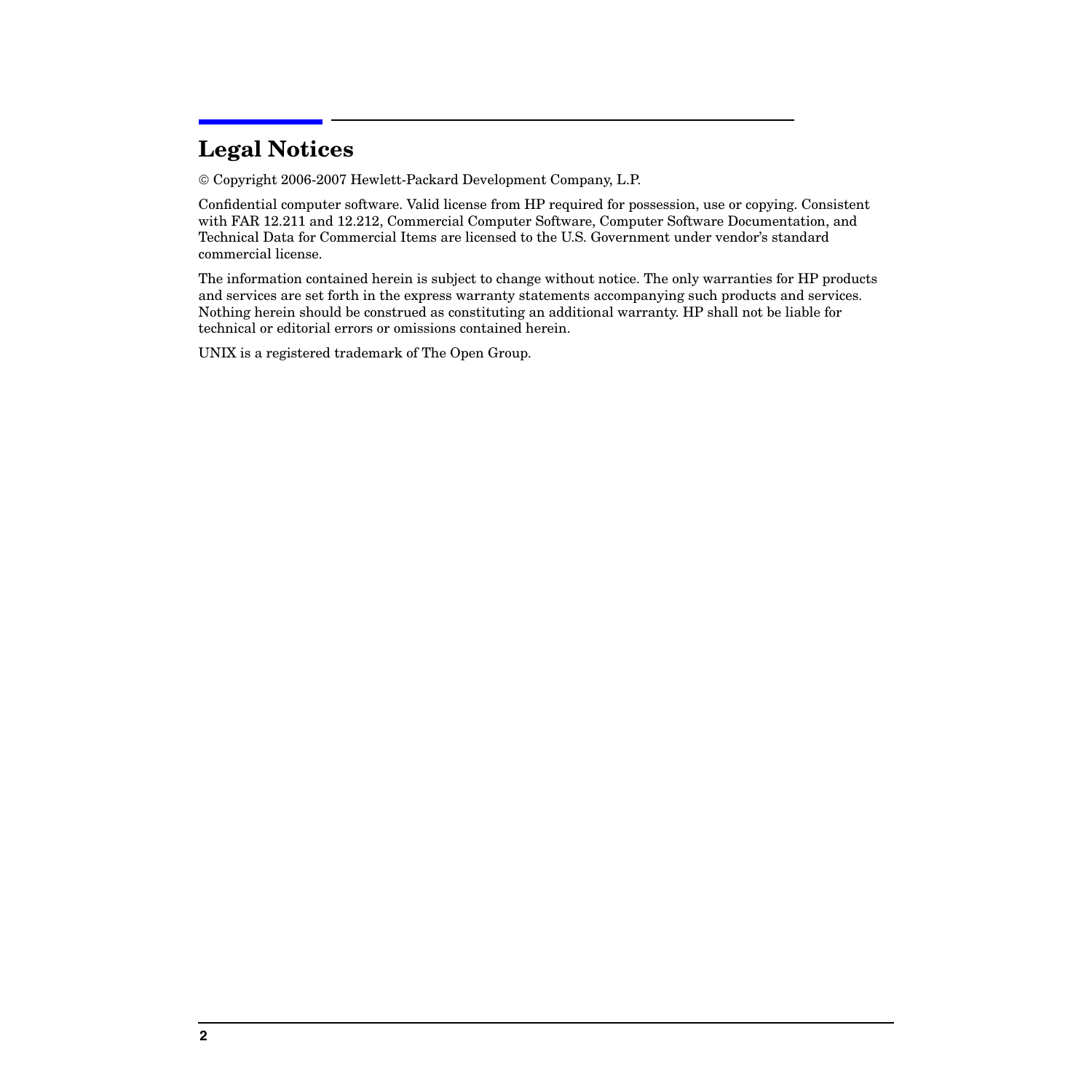# **1 HP PCI Tachyon TL/TS/XL2 Fibre Channel Driver Release Notes**

This document discusses the most recent product information pertaining to the HP PCI Tachyon TL/TS/XL2 Fibre Channel driver supported on the HP-UX 11i v1 operating system. This document addresses the following topics: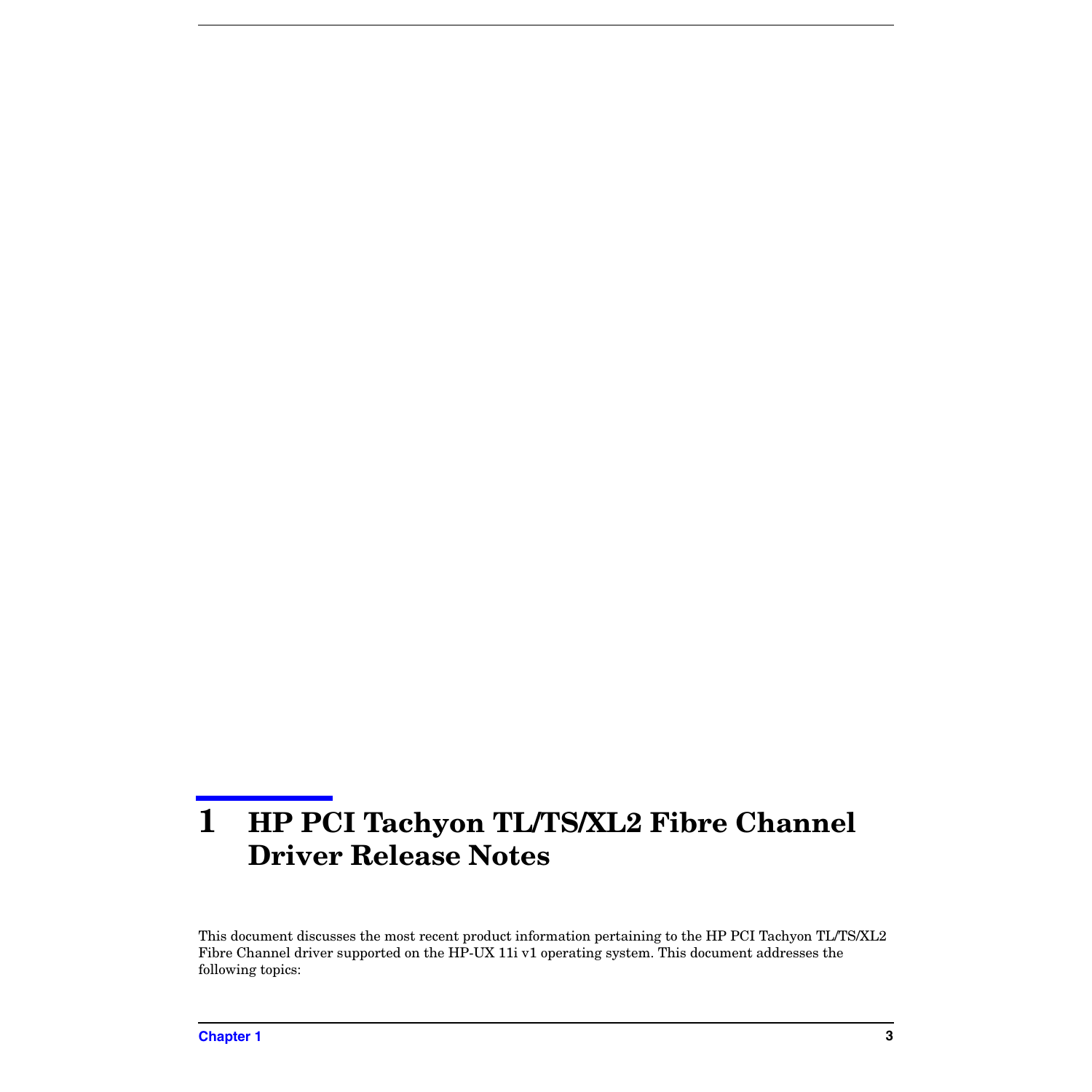- • ["Overview" on page 5](#page-4-0)
- • ["What is New in This Version" on page 7](#page-6-0)
- • ["Installation Requirements" on page 8](#page-7-0)
- • ["Known Problems and Workarounds" on page 10](#page-9-0)
- • ["Defects Fixed in This Release" on page 11](#page-10-0)
- • ["Related Information" on page 12](#page-11-0)
- • ["Software Availability in Native Languages" on page 13](#page-12-0)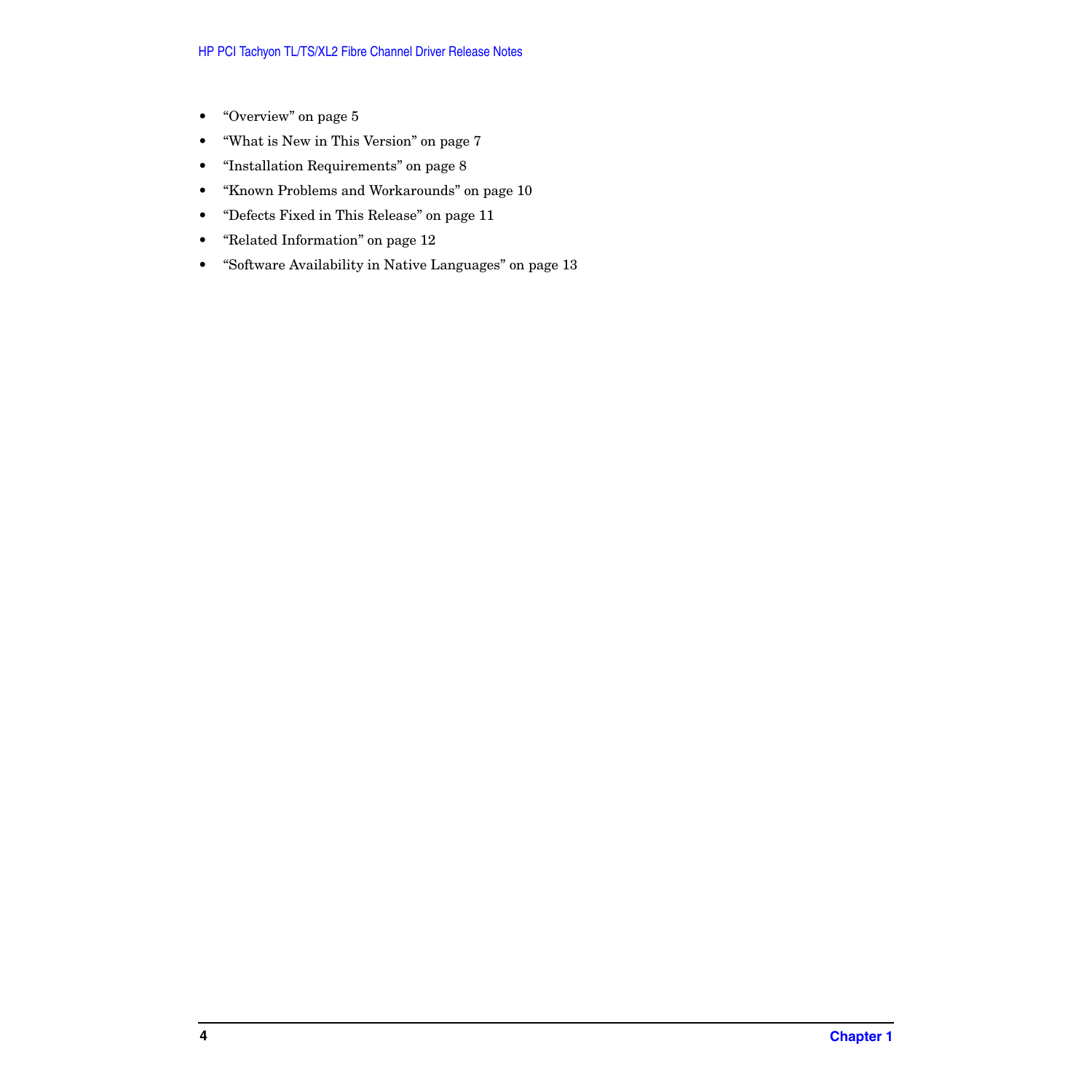#### <span id="page-4-0"></span>**Overview**

The HP PCI Tachyon TL/TS/XL2 Fibre Channel driver manages the following single port host bus adapters (HBAs):

- A6795A PCI Tachyon XL2 Adapter
- A5158A PCI Tachlite Fibre Channel Adapter
- A6684A HSC-eff Tachlite Fibre Channel Adapter
- A6685A HSC Tachlite Fibre Channel Adapter

These HBAs support Fabric Login between the host and storage devices, thus enabling better performance and fault isolation. All HBAs support a link speed of 1 Gbps. The A6795A HBA supports both 1 Gbps and 2 Gbps.

The A6795A and A5158A products are Peripheral Component Interconnect (PCI)-based HBAs, and the A6684A and A6685A products are High Speed Connect (HSC)-based HBAs.

#### **Driver Versions**

Table 1-1 lists the driver versions for each release of the Fibre Channel driver.

| Release                        | $HP-UX$<br>11.00                        | <b>HP-UX 11i v1</b>                     | $HP-UX11i$<br>v1.6       | $HP-UX11i$<br>v2.0         | $HP-UX11i$<br>v3.0 |
|--------------------------------|-----------------------------------------|-----------------------------------------|--------------------------|----------------------------|--------------------|
| Application<br>Release<br>1201 | B.11.00.10<br>$(32-bit or$<br>$64-bit)$ | B.11.11.09<br>$(32-bit or$<br>$64-bit)$ |                          |                            |                    |
| 11i v1.6 OE<br>Release         |                                         |                                         | B.11.22.01<br>$(64-bit)$ |                            |                    |
| 11i v2.0 OE<br>Release         |                                         |                                         |                          | B.11.23.01<br>$(64-bit)$   |                    |
| Application<br>Release<br>0304 |                                         |                                         |                          | B.11.23.02<br>$(64-bit)$   |                    |
| HP-UX 11i<br>v2 Update 2       |                                         |                                         |                          | B.11.23.03<br>$(64-bit)$   |                    |
| Application<br>Release<br>1204 |                                         | B.11.11.12<br>$(32-bit or$<br>$64-bit)$ |                          |                            |                    |
| Application<br>Release<br>0512 |                                         |                                         |                          | B.11.23.0512<br>$(64-bit)$ |                    |
| Application<br>Release<br>0612 |                                         | B.11.11.13<br>(32-bit and<br>$64-bit)$  |                          |                            |                    |

**Table 1-1 Fibre Channel Driver Version History**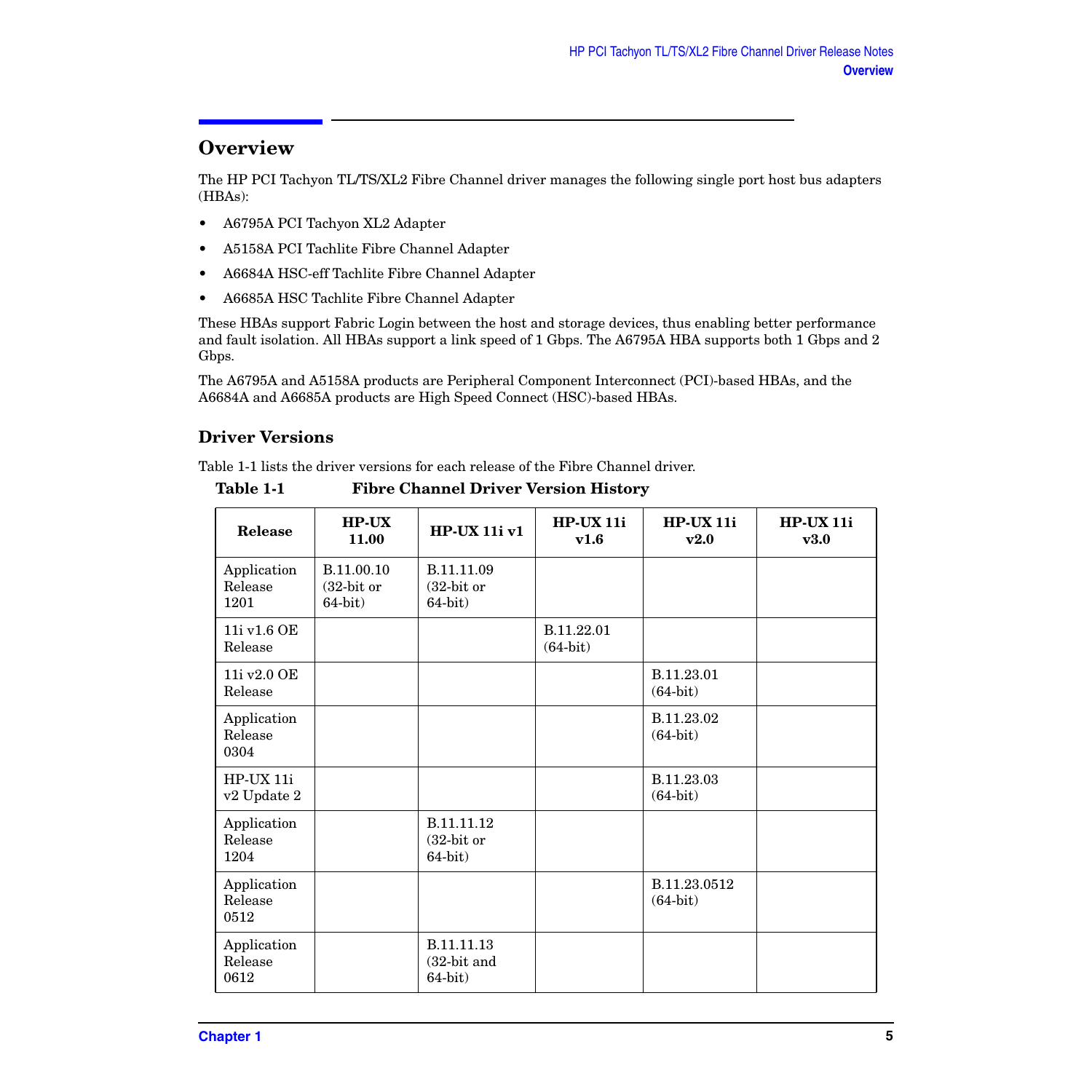| Release                          | <b>HP-UX</b><br><b>11.00</b> | $HP-UX 11i v1$                          | $HP-UX 11i$<br>v1.6 | $HP-UX11i$<br>v2.0         | $HP-UX 11i$<br>$\mathbf{v3.0}$ |
|----------------------------------|------------------------------|-----------------------------------------|---------------------|----------------------------|--------------------------------|
| HP-UX 11i<br>v3 February<br>2007 |                              |                                         |                     |                            | B.11.31 (64-bit)               |
| Application<br>Release<br>0706   |                              | B.11.11.14<br>$(32-bit or$<br>$64-bit)$ |                     | B.11.23.0706<br>$(64-bit)$ |                                |
| Application<br>Release<br>0709   |                              | B.11.11.15<br>$(32-bit or$<br>$64-bit)$ |                     | B.11.23.0709<br>$(64-bit)$ | B.11.31.0709<br>$(64-bit)$     |

#### **Table 1-1 Fibre Channel Driver Version History (Continued)**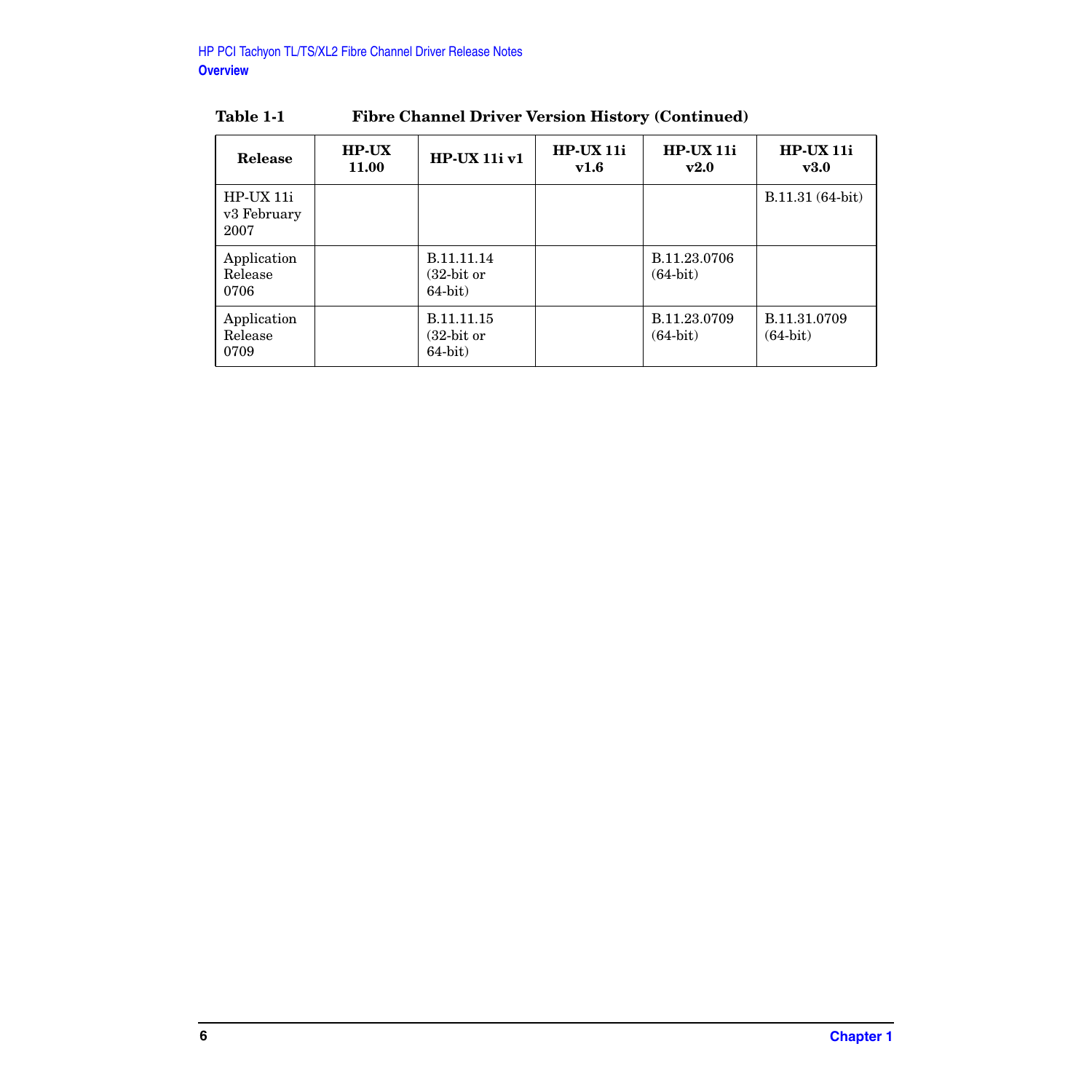#### <span id="page-6-0"></span>**What is New in This Version**

This version of the HP PCI Tachyon TL/TS/XL2 Fibre Channel driver contains only defect fixes and does not offer any new feature. For information about the defect fixes, see ["Defects Fixed in This Release" on page 11.](#page-10-0)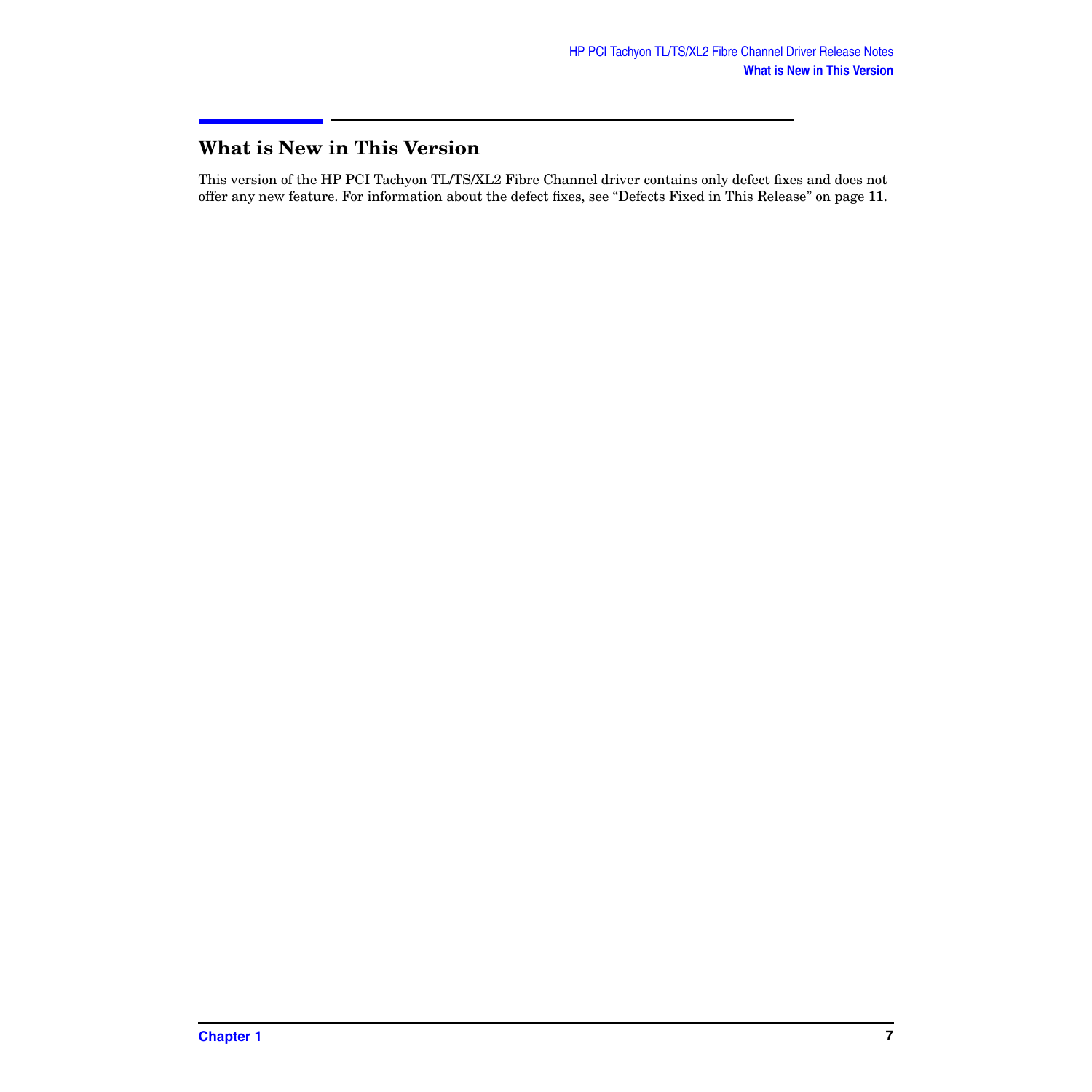## <span id="page-7-0"></span>**Installation Requirements**

You must install the following software and patch before installing the HP PCI Tachyon TL/TS/XL2 Fibre Channel driver on the system:

• Fibre Channel Version B.11.11.15

This driver is available for download at:

http://h20293.www2.hp.com/portal/swdepot/displayProductInfo.do?productNumber=FibrChanl00

• Fibre Channel Mass Storage (FCMS) Patch PHKL\_23626 or later

This patch is available for download at the following websites:

http://h20293.www2.hp.com/

http://itresourcecenter.hp.com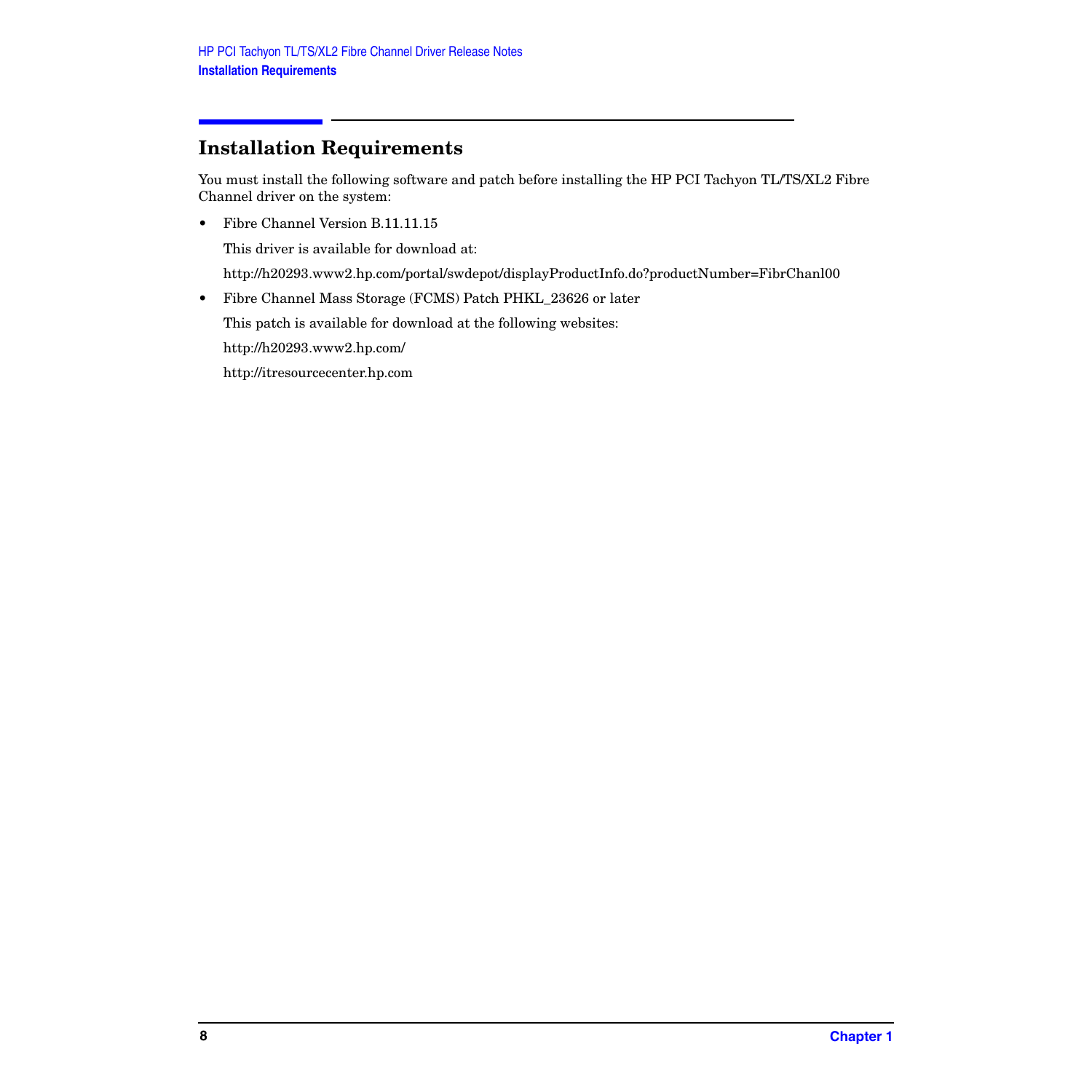#### **Verifying the HP PCI Tachyon XL2 Fibre Channel Driver Installation**

To verify whether the HP PCI Tachyon XL2 Fibre Channel driver is installed successfully on your system, enter the following command at the HP-UX prompt:

#### # **swlist FibrChanl-00**

Where:

FibrChanl-00 is the bundle name for the HP PCI Tachyon XL2 Fibre Channel driver.

If the HP PCI Tachyon XL2 Fibre Channel driver is installed successfully on the system, the following message is displayed:

```
# Initializing...
# Contacting target "hostname"...
#
# Target: hostname:/
#
# FibrChanl-00 B.11.11.15 PCI/HSC FibreChannel;Supptd HW=A6684A,A6685A,A5158A,A6795A
 FibrChanl-00.FC-TACHYON-TL B.11.11.15 PCI/HSC FibreChannel;Supptd HW=A6684A,A6685A,A5158A,A6795A
```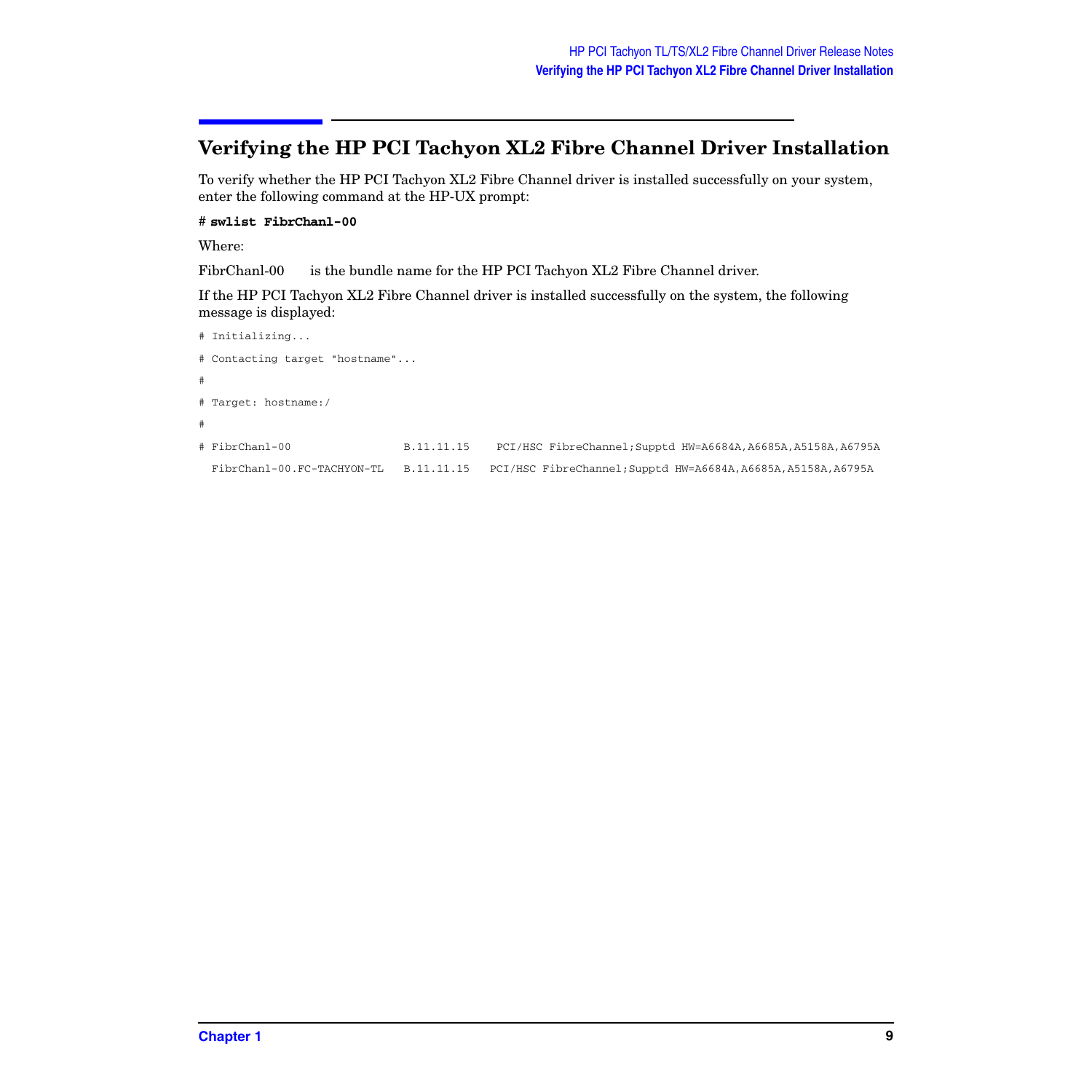#### <span id="page-9-0"></span>**Known Problems and Workarounds**

Following are the known problems and workarounds in the HP PCI Tachyon XL2 Fibre Channel driver:

• **Problem:** During online replacement (OLR) of the A6795A adapter in Superdome systems, the replacement can fail if the adapter is connected to the hub, switch, or device, and the following error message is displayed:

OLARD error: General error

The slot is inaccessible till you power cycle the system.

**Workaround:** Disconnect the cable from the adapter before you perform online addition and replacement (OLAR) operations.

• **Problem:** During online replacement (OLR) of the A6795A adapter on L3000 systems, the replacement can cause a system panic (high-priority machine check (HPMC)) if the adapter is connected to the hub, switch, or device. The subsequent boot hangs unless you power cycle the system.

**Workaround:** Disconnect the cable from the adapter before you perform the OLAR operations.

• **Problem:** During online replacement (OLR) of the A6795A adapter on the L2000 system, the replacement may fail and the following error message may be displayed:

OLARD error: General error

**Workaround:** This problem is fixed in Processor Dependent Code (PDC) Version 41.38.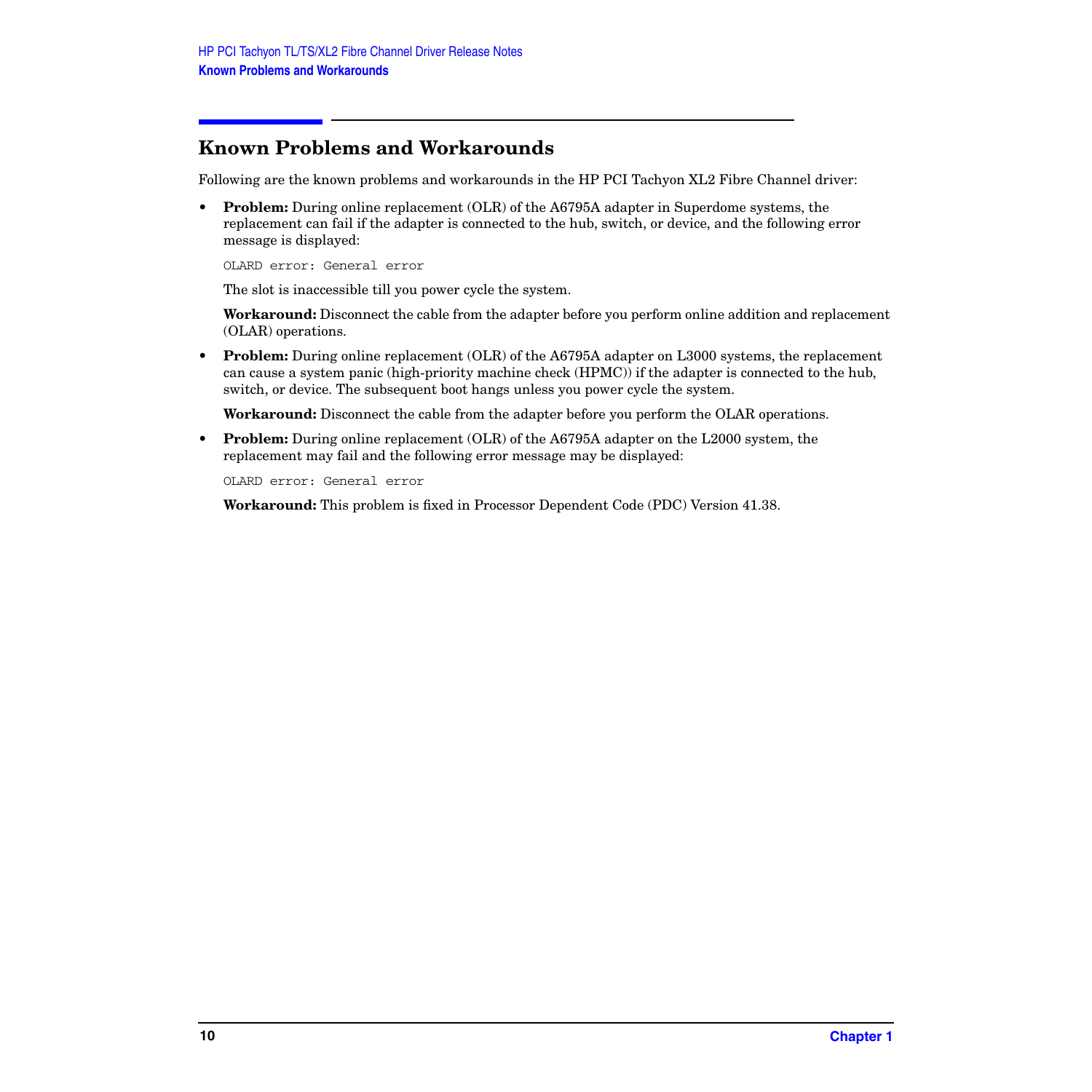#### <span id="page-10-0"></span>**Defects Fixed in This Release**

Table 1-2 lists the defects fixed in this release of the Fibre Channel PCI Tachyon XL2 driver.

#### **Table 1-2 Defects Fixed in the HP-UX 11i v1 Operating System**

| <b>Number</b> | <b>Description</b>                                                                                                                  |
|---------------|-------------------------------------------------------------------------------------------------------------------------------------|
| JAGag40950    | When a data protector backup is initiated in a<br>SAN environment, system crashes with an HPMC<br>in the Fibre Channel (td) driver. |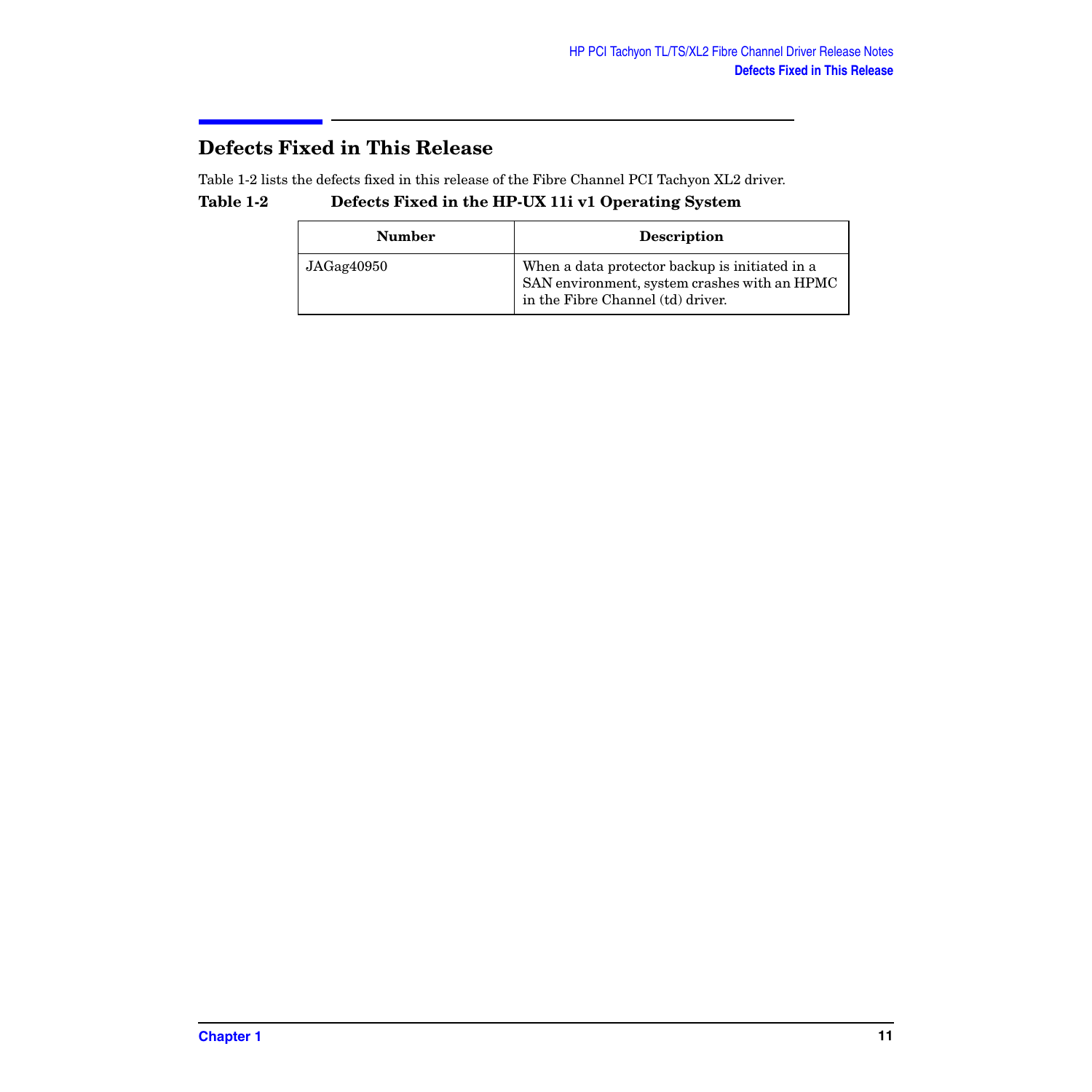### <span id="page-11-0"></span>**Related Information**

For more information about the HP PCI Tachyon TL/TS/XL2 Fibre Channel driver, see the following documentation available at:

http://docs.hp.com/en/netcom.html#Fibre%20Channel

| Support Guide      | This document provides a product overview, and discusses additional<br>features and regulatory information. It also describes how to install,<br>configure, troubleshoot, and maintain the driver.                     |
|--------------------|------------------------------------------------------------------------------------------------------------------------------------------------------------------------------------------------------------------------|
| Installation Guide | This document describes how to install software and hardware for specific<br>HBAs.                                                                                                                                     |
| Support Matrix     | This document discusses support matrix for Fibre Channel adapters,<br>supported hardware platforms, operating systems, driver bundle versions,<br>and minimum processor dependent code (PDC) or firmware requirements. |
| White Paper        | The white papers suggest and describe ways to increase the performance<br>of Fibre Channel adapters.                                                                                                                   |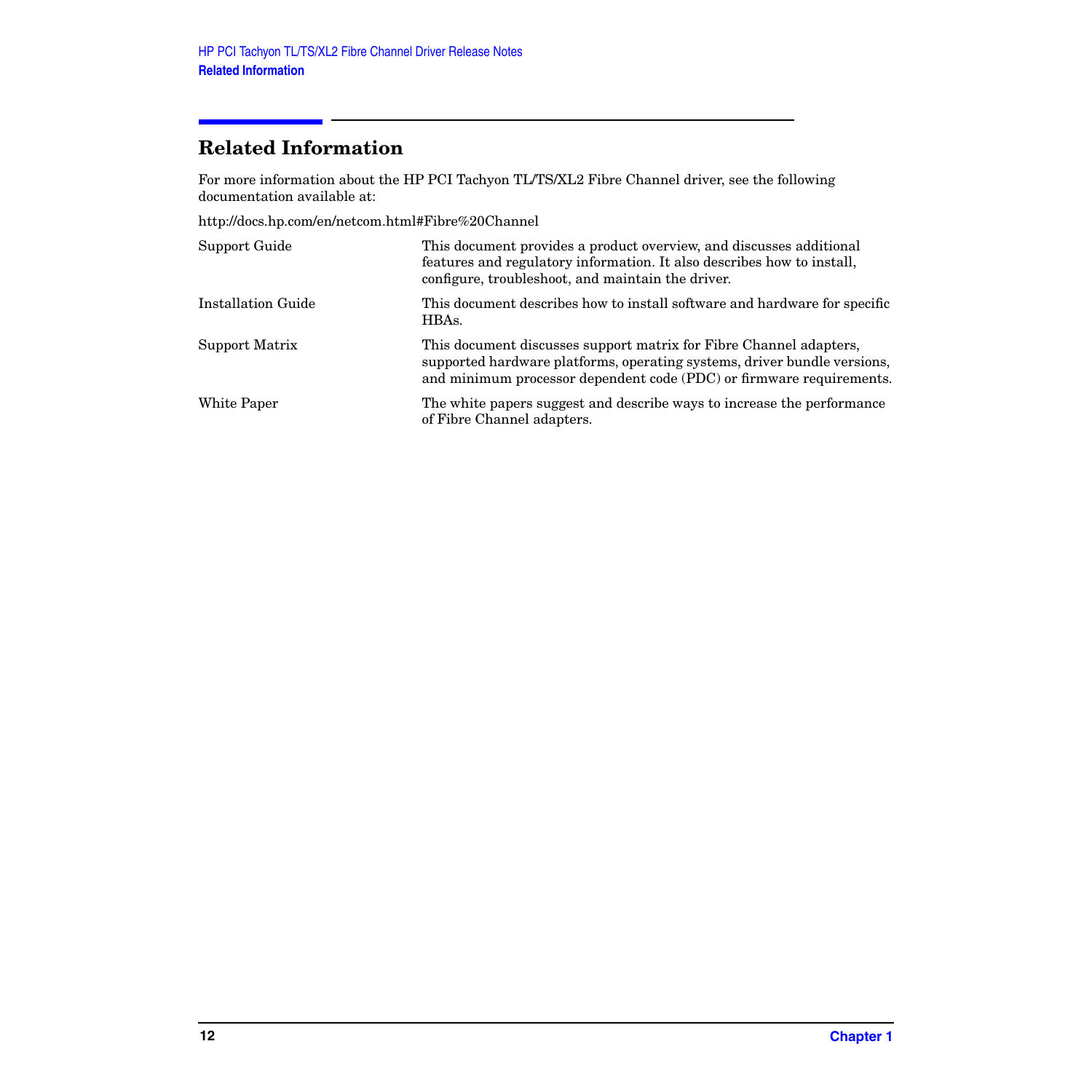## <span id="page-12-0"></span>**Software Availability in Native Languages**

The HP PCI Tachyon XL2 Fibre Channel driver software is available in the English language only.